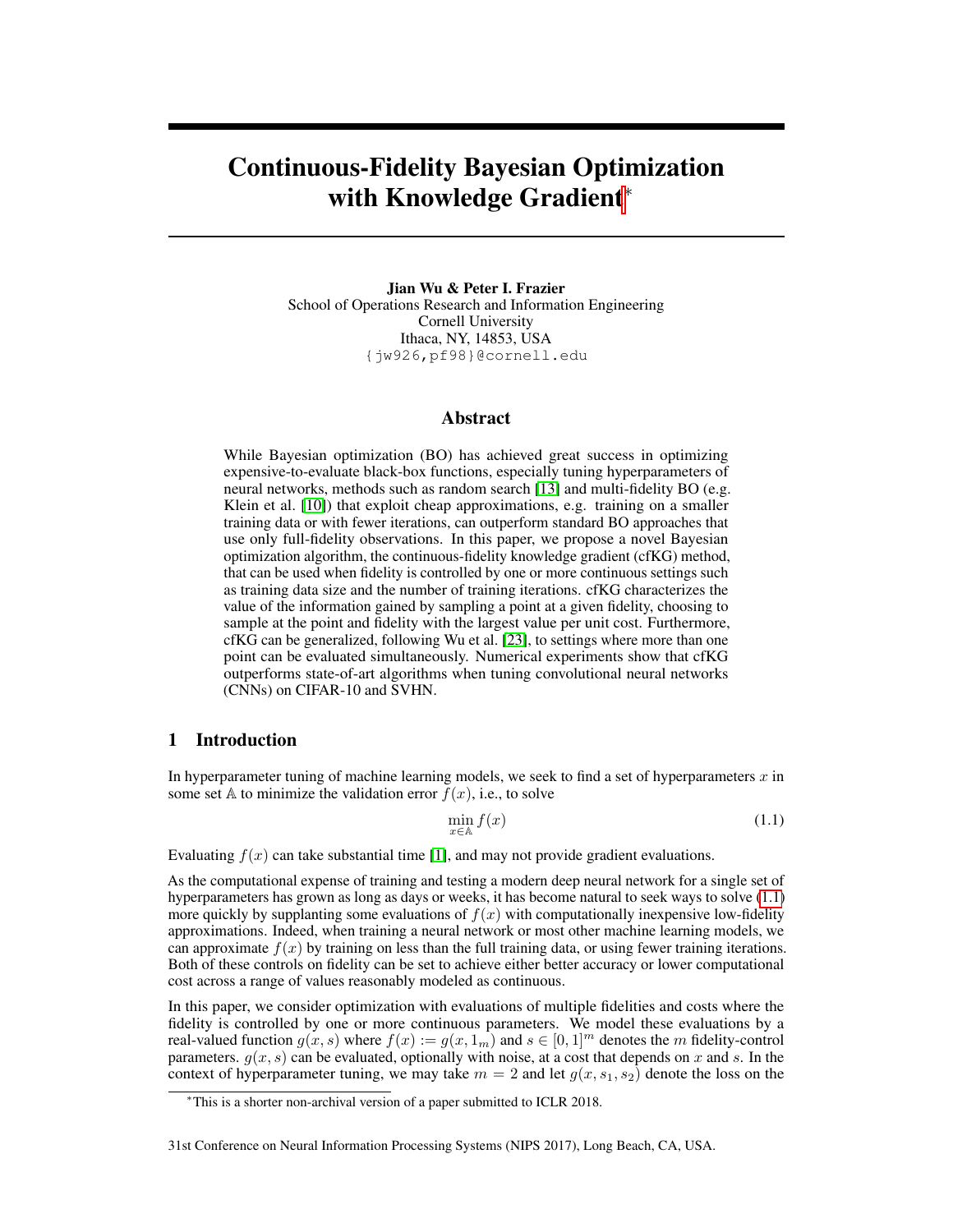validation set when training using hyperparameters x with a fraction  $s<sub>1</sub>$  of the training data and a fraction  $s_2$  of some maximum allowed number of training iterations. We may also set  $m = 1$  and let s index either training data or training iterations.

Existing literature on multi-fidelity Bayesian optimization include [\[6,](#page-4-3) [11,](#page-4-4) [20,](#page-5-1) [8,](#page-4-5) [16\]](#page-4-6) for discretefidelity settings and [\[2,](#page-4-7) [21,](#page-5-2) [10,](#page-4-1) [14,](#page-4-8) [9\]](#page-4-9) for continuous-fidelity settings.

In this continuous-fidelity setting, we use the knowledge gradient (KG) approach [\[4\]](#page-4-10), together with a computational technique using the envelope theorem developed in Wu et al. [\[23\]](#page-5-0), to adaptively select the hyperparameter configurations and fidelities to evaluate in parallel that best support solving [\(1.1\)](#page-0-0). This set of points maximize the ratio of the value of information from evaluation against its cost. Code is available at <https://github.com/wujian16/Cornell-MOE>.

Unlike most existing work on discrete- and continuous-fidelity Bayesian optimization, Our approach considers the impact of our measurement on the future posterior distribution over the full feasible domain, while existing expected-improvement-based approaches consider its impact at only the point evaluated. One exception is the entropy-search-based method [10], which also considers the impact over the full posterior. Our approach differs from entropy search in that it chooses points to sample to directly minimize expected simple regret, while entropy search seeks to minimize the entropy of the location or value of the global optimizer, indirectly reducing simple regret.

Below, [§2](#page-1-0) presents the cfKG method and [§3](#page-3-0) tests cfKG on hyperparameter tuning for deep learning.

# <span id="page-1-0"></span>2 Continuous-fidelity knowledge gradient

In this section, we propose the continuous-fidelity knowledge gradient (cfKG), a novel Bayesian optimization algorithm that exploits inexpensive low-fidelity approximations. To describe cfKG in detail, [§2.1](#page-1-1) first describes Gaussian process regression for modeling both  $g(x, s)$  and its cost of evaluation. Then, [§2.2](#page-1-2) presents the cfKG acquisition function, which values sampling a (point, fidelity) pair according to the ratio of the value of the information gained from sampling that point at that fidelity, to the cost of doing so. [§2.3](#page-2-0) generalizes an envelope-theorem based computational technique developed in Wu et al. [\[23\]](#page-5-0) to efficiently maximize this acquisition function.

### <span id="page-1-1"></span>2.1 Gaussian Processes

We put a Gaussian process (GP) prior  $[17]$  on the function g or its logarithm. We describe this procedure placing the prior on  $g$  directly, and then discuss below when we recommend instead placing it on  $(x, s) \mapsto \log g(x, s)$ . The GP prior is defined by its mean function  $\mu^{(0)} : A \times [0, 1]^m \mapsto \mathbb{R}$  and kernel function  $K^{(0)}$ : { $\mathbb{A} \times [0,1]^m$ }  $\times$  { $\mathbb{A} \times [0,1]^m$ }  $\mapsto \mathbb{R}$ .

We assume that evaluations of  $g(x, s)$  are subject to additive independent normally distributed noise with common variance  $\sigma^2$ . We treat the parameter  $\sigma^2$  as a hyperparameter of our model. Our assumption of normally distributed noise with constant variance is common in the BO literature [\[10\]](#page-4-1).

The posterior distribution of g after n function evaluations at points  $z^{(1:n)}$ :=  $\{(x^{(1)}, s^{(1)}), (x^{(2)}, s^{(2)}), \cdots, (x^{(n)}, s^{(n)})\}$  with observed values  $y^{(1:n)} := \{y^{(1)}, y^{(2)}, \cdots, y^{(n)}\}$ remains a Gaussian process [\[17\]](#page-4-11), and  $g \mid z^{(1:n)}, y^{(1:n)} \sim GP(\mu^n, K^{(n)})$ . This statistical approach contains several hyperparameters: the variance  $\sigma^2$ , and any parameters in the mean and kernel functions. We treat these hyperparameters in a Bayesian way as proposed in Snoek et al. [\[19\]](#page-5-3).

When  $q$  is the validation error in a hyperparameter optimization problem, we recommend putting a GP prior on  $\log g(x, s)$ , rather than on  $g(x, s)$  directly, because (1)  $g(x, s)$  is nonnegative and will be allowed to be negative after log scaling, better matching the range of values assumed by the GP, and (2) because  $g(x, s)$  can climb steeply over several orders of magnitude as we move away from the optimal x, making  $\log g(x, s)$  easier to model. We analogously train a separate GP on the logarithm of the cost of evaluating  $g(x, s)$ .

#### <span id="page-1-2"></span>2.2 The cfKG acquisition function

cfKG samples the point and fidelity that jointly maximize an acquisition function, which we define in this section by adopting the knowledge gradient concept [\[4\]](#page-4-10) in the continuous-fidelity setting to value the information gained through one additional sample.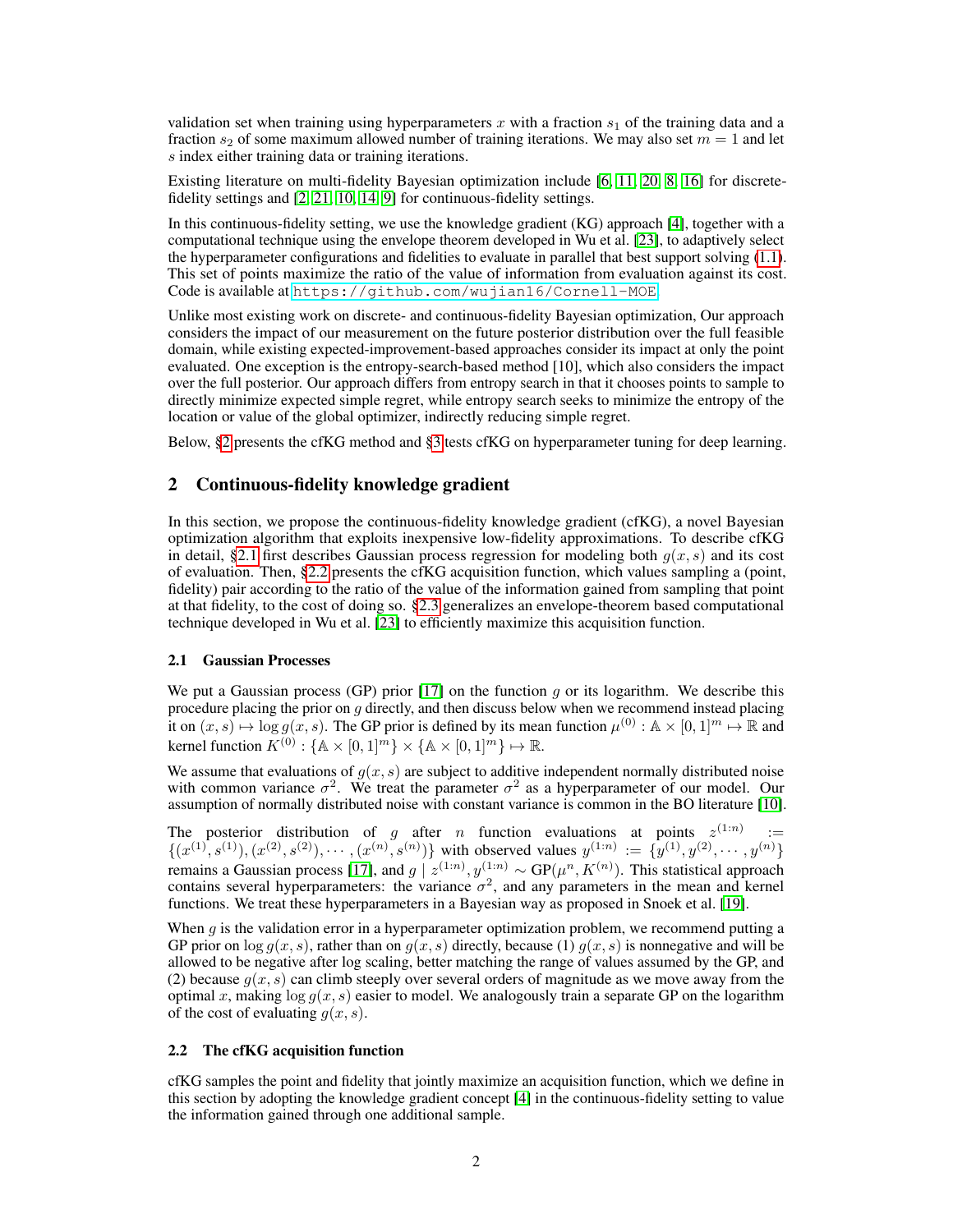If we were to stop sampling after n samples, we would select as our solution to  $(1.1)$  a point x with minimum estimated validation error  $\mu^{(n)}(x,1_m)$ , and this point would have a conditional expected validation error of  $\min_{x \in A} \mu^{(n)}(x, 1_m)$  under the posterior. If instead we took an additional sample at  $x^{(n+1)}$  with the fidelity  $s^{(n+1)}$ , then the minimum expected validation error under the resulting posterior would become  $\min_{x \in A} \mu^{(n+1)}(x, 1_m)$ . This quantity depends on  $x^{(n+1)}$  and  $s^{(n+1)}$  through the dependence of  $\mu^{(n+1)}(x,1_m)$  on the point and fidelity sampled, and is random under the posterior at iteration *n* because  $\mu^{(n+1)}(x,1_m)$  depends on the observation  $y^{(n+1)}$ . We discuss this dependence explicitly in [§2.3.](#page-2-0)

The value of the information gained by sampling at  $x^{(n+1)}$  with the fidelity  $s^{(n+1)}$  conditioned on any particular outcome  $y^{(n+1)}$  is thus the difference of these two expected validation errors  $\min_{x \in A} \mu^{(n)}(x, 1_m) - \min_{x \in A} \mu^{(n+1)}(x, 1_m)$ . We then take the expectation of this difference, over the random outcome  $y^{(n+1)}$ , to obtain the (unconditional) value of the information gained, and take the ratio of this value with the cost of obtaining it to obtain the cfKG acquistion function,

$$
\mathrm{cfKG}(x,s) = \frac{\min_{x' \in \mathbb{A}} \mu^{(n)}(x', 1_m) - \mathbb{E}_n \left[ \min_{x' \in \mathbb{A}} \mu^{(n+1)}(x', 1_m) \mid x^{(n+1)} = x, s^{(n+1)} = s \right]}{\mathrm{cost}^{(n)}(x,s)}, (2.1)
$$

where  $\cot^{(n)}(x, s)$  is the estimated cost of evaluating at x with the fidelity s based on the observations available at iteration n, according to the GP described in [§2.1,](#page-1-1) and  $\mathbb{E}_n$  indicates the expectation taken with respect to the posterior given  $x^{(1:n)}$ ,  $s^{(1:n)}$ ,  $y^{(1:n)}$ .

The cfKG algorithm chooses to sample at the point x and fidelity s that jointly maximize cfKG(x, s).

<span id="page-2-1"></span>
$$
\max_{(x,s)\in\mathbb{A}\times[0,1]^m} \text{cfKG}(x,s). \tag{2.2}
$$

Although this acquisition function considers the expected value of an improvement due to sampling, it differs from expected improvement approaches such as Lam et al. [\[11\]](#page-4-4) because the point at which an improvement occurs,  $\operatorname{argmax}_{x \in A} \mu^{(n+1)}(x, 1_m)$  may differ from the point sampled. Moreover, this acquisition function allows joint valuation of both the point x and the fidelity s, while approaches such as Lam et al. [\[11\]](#page-4-4) require valuing a point x assuming it will be evaluated at full fidelity and then choose the fidelity in a second stage.

cfKG generalizes naturally to batch settings where we can evaluate multiple (point, fidelity) pairs at once. We value joint evaluation of  $q \ge 1$  points  $x_{1:q}$  at fidelities  $s_{1:q}$ , where  $z_{1:q}$  $((x_1, s_1), \ldots, (x_q, s_q))$ , by

$$
q\text{-cfKG}(z_{1:q}) = \frac{\min_{x' \in \mathbb{A}} \mu^{(n)}(x', 1_m) - \mathbb{E}_n \left[ \min_{x' \in \mathbb{A}} \mu^{(n+q)}(x', 1_m) \mid z^{(n+1:n+q)} = z_{1:q} \right]}{\max_{1 \le i \le q} \text{cost}^{(n)}(x_i, s_i)},
$$
\n(2.3)

We then modify  $(2.2)$  by sampling at the batch of points and fidelities that maximize

<span id="page-2-2"></span>
$$
\max_{z_{1:q} \subset \mathbb{A} \times [0,1]^m} \mathsf{q\text{-}cfKG}(z_{1:q})
$$
\n(2.4)

#### <span id="page-2-0"></span>2.3 Envelope-theorem-based computational method

In this section, we describe computational methods for solving [\(2.2\)](#page-2-1) and [\(2.4\)](#page-2-2). We describe our method in the context of [\(2.4\)](#page-2-2), and observe that [\(2.2\)](#page-2-1) is a special case.

We generalize a recently proposed envelope-theorem based computational method developed for single-fidelity optimization in [\[23\]](#page-5-0), which is used to provide unbiased estimators of both q-cfKG and its gradient. We then use stochastic gradient ascent to optimize the q-cfKG acquisition function.

Following [\[23\]](#page-5-0), the q-cfKG acquisition function can be expressed as

$$
\mathrm{q\text{-}cfKG}(z_{1:q}) = \frac{\min_{x \in \mathbb{A}} \mu^{(n)}\left(x, 1_m\right) - \mathbb{E}_n\left[\min_{x \in \mathbb{A}} \left(\mu^{(n)}\left(x, 1_m\right) + \tilde{\sigma}_n\left(x, z_{1:q}\right) W_q\right)\right]}{\max_{1 \leq i \leq q} \mathrm{cost}^{(n)}(x_i, s_i)},
$$

where  $W_q$  is a standard q-dimensional normal random vector,  $\tilde{\sigma}_n(x, z_{(1:q)})$  =  $K^{(n)}((x,1_m),z_{1:q})(D^{(n)}(z_{1:q})^T)^{-1}$ , and  $D^{(n)}(z_{1:q})$  is the Cholesky factor of the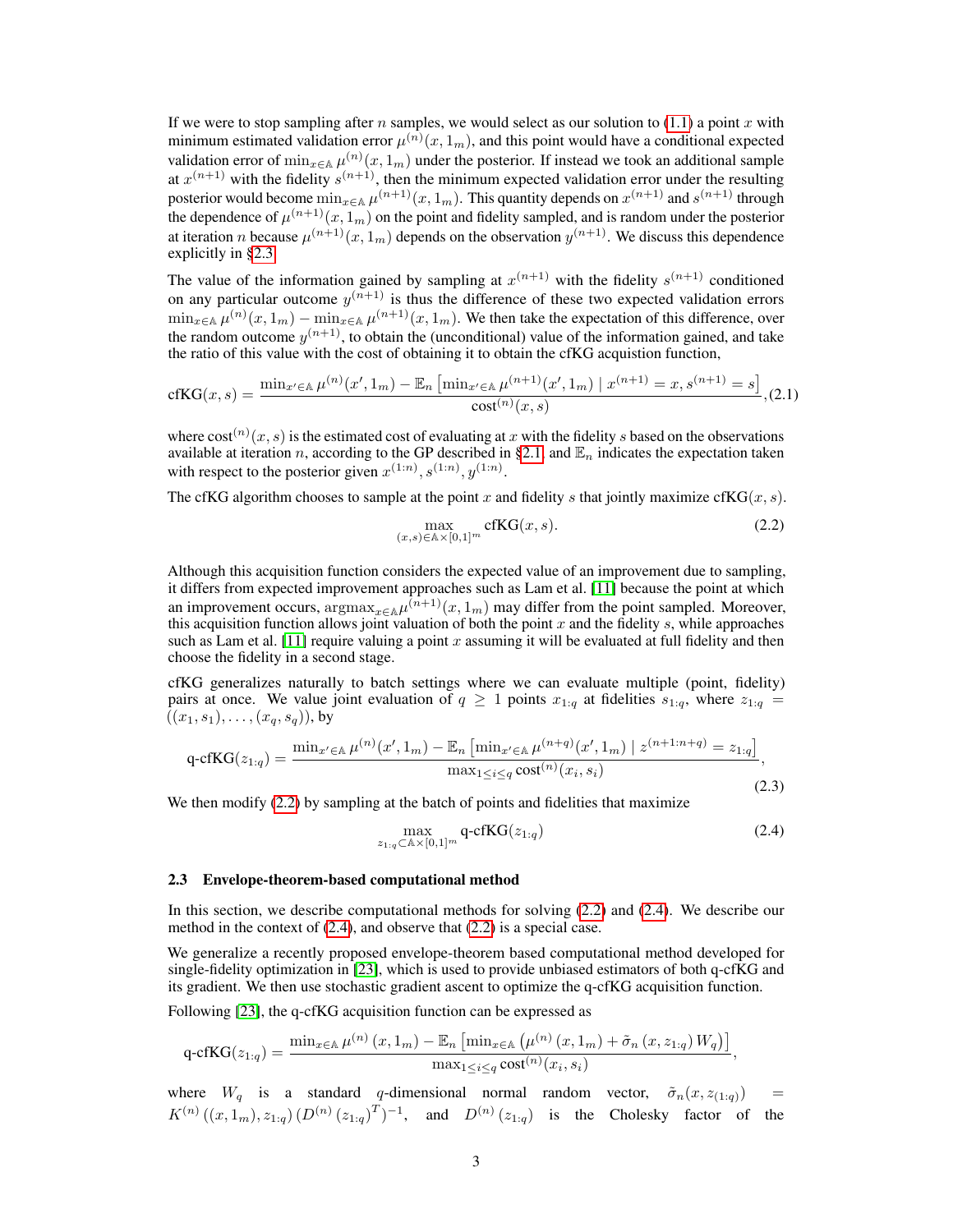

<span id="page-3-1"></span>Figure 1: Tuning convolutional neural networks on CIFAR-10 and SVHN with 6 independent runs

covariance matrix  $K^{(n)}(z_{1:q}, z_{1:q}) + \sigma^2$  $\nabla$ q-cfKG( $z_{1:q}$ ) can be computed from  $-\nabla \mathbb{E}_n \left[ \min_{x \in \mathbb{A}} \left( \mu^{(n)}(x, 1_m) + \tilde{\sigma}_n(x, z_{1:q}) W_q \right) \right]$  and  $\nabla \max_{1 \leq i \leq q} \text{cost}^{(n)}(z^{(n+i)})$ ), where differentiability of  $\text{cost}^{(n)}(\cdot)$  implies  $\max_{1 \leq i \leq q} \text{cost}^{(n)}(x_i, s_i)$  is differentiable almost everywhere. To compute the first term, under sufficient regularity conditions [\[12\]](#page-4-12) that we conjecture hold in most applications to hyperparameter tuning, one can interchange the gradient and expectation operators,

$$
\mathbb{E}_n \left[ \min_{x \in \mathbb{A}} \left( \mu^{(n)} \left( x, 1_m \right) + \tilde{\sigma}_n \left( x, z_{1:q} \right) W_q \right) \right] = \mathbb{E}_n \left[ \nabla \min_{x \in \mathbb{A}} \left( \mu^{(n)} (x, 1_m) + \tilde{\sigma}_n \left( x, z_{1:q} \right) W_q \right) \right].
$$
 (2.5)

This technique is called infinitesimal perturbation analysis (IPA) [\[12\]](#page-4-12).

Since multiplication, matrix inversion (when the inverse exists), and Cholesky factorization [\[18\]](#page-4-13) preserve continuous differentiability,  $(x, z_{1:q}) \mapsto (\mu^{(n)}(x, 1_m) + \tilde{\sigma}_n(x, z_{1:q})W_q)$  is continuously differentiable under mild regularity conditions. When this function is continuously differentiable and A is compact, the envelope theorem [\[15,](#page-4-14) Corollary 4] implies

$$
\mathbb{E}_{n}\left[\nabla \min_{x \in \mathbb{A}}\left(\mu^{(n)}(x,1_{m}) + \tilde{\sigma}_{n}(x,z_{1:q})W_{q}\right)\right]
$$
  
\n
$$
= \mathbb{E}_{n}\left[\nabla \left(\mu^{(n)}(x^{*}(W_{q}),1_{m}) + \tilde{\sigma}_{n}(x^{*}(W_{q}),z_{1:q})\cdot W_{q}\right)\right],
$$
  
\n
$$
= \mathbb{E}_{n}\left[\nabla \tilde{\sigma}_{n}(x^{*}(W_{q}),z_{1:q})\cdot W_{q}\right],
$$

where  $x^*(W_q) \in \arg\min_{x \in \mathbb{A}} (\mu^{(n)}(x, 1_m) + \tilde{\sigma}_n(x, z_{1:q})W_q)$ . We can use this unbiased gradient estimator within stochastic gradient ascent [\[5\]](#page-4-15) to solve the optimization problem [\(2.4\)](#page-2-2).

# <span id="page-3-0"></span>3 Experiments: tuning convolutional neural nets on CIFAR-10 and SVHN

In this section, our benchmarks include the traditional Bayesian optimization algorithms KG [\[22\]](#page-5-4) and EI [\[7\]](#page-4-16). We also compare with Hyperband [\[13\]](#page-4-0) in the CIFRA-10 experiment. We use squaredexponential kernels with constant mean functions and integrate out the GP hyperparameters by sampling  $M = 10$  sets of hyperparameters using the emcee package [\[3\]](#page-4-17).

We tune convolution neural networks (CNNs) on CIFAR-10 and SVHN. Our CNN consists of 3 convolutional blocks and a softmax classification layer. Each convolutional block consists of two convolutional layers with the same number of filters followed by a max-pooling layer. There is no dropout or batch-normalization layer. We split the CIFAR-10 dataset into 40000 training samples, 10000 validation samples and 10000 test samples. We split the SVHN training dataset into 67235 training samples and 6000 validation samples, and use the standard 26032 test samples. We apply standard data augmentation: horizontal and vertical shifts, and horizontal flips. We optimize 5 hyperparameters to minimize the classification error on the validation set: the learning rate, batch size, and number of filters in each convolutional block. cfKG and q-cfKG use two fidelity controls: the size of the training set and the number of training iterations. Hyperband uses the size of the training set as its resource (it can use only one resource or fidelity), using a bracket size of  $s_{\text{max}} = 4$ as in Li et al. [\[13\]](#page-4-0) and the maximum resource allowed by a single configuration set to 40000. We set the maximum number of training epochs for all algorithms to 50 for CIFAR-10 and 40 for SVHN. Fig. [1](#page-3-1) shows the performance of cfKG relative to several benchmarks. cfKG successfully exploits the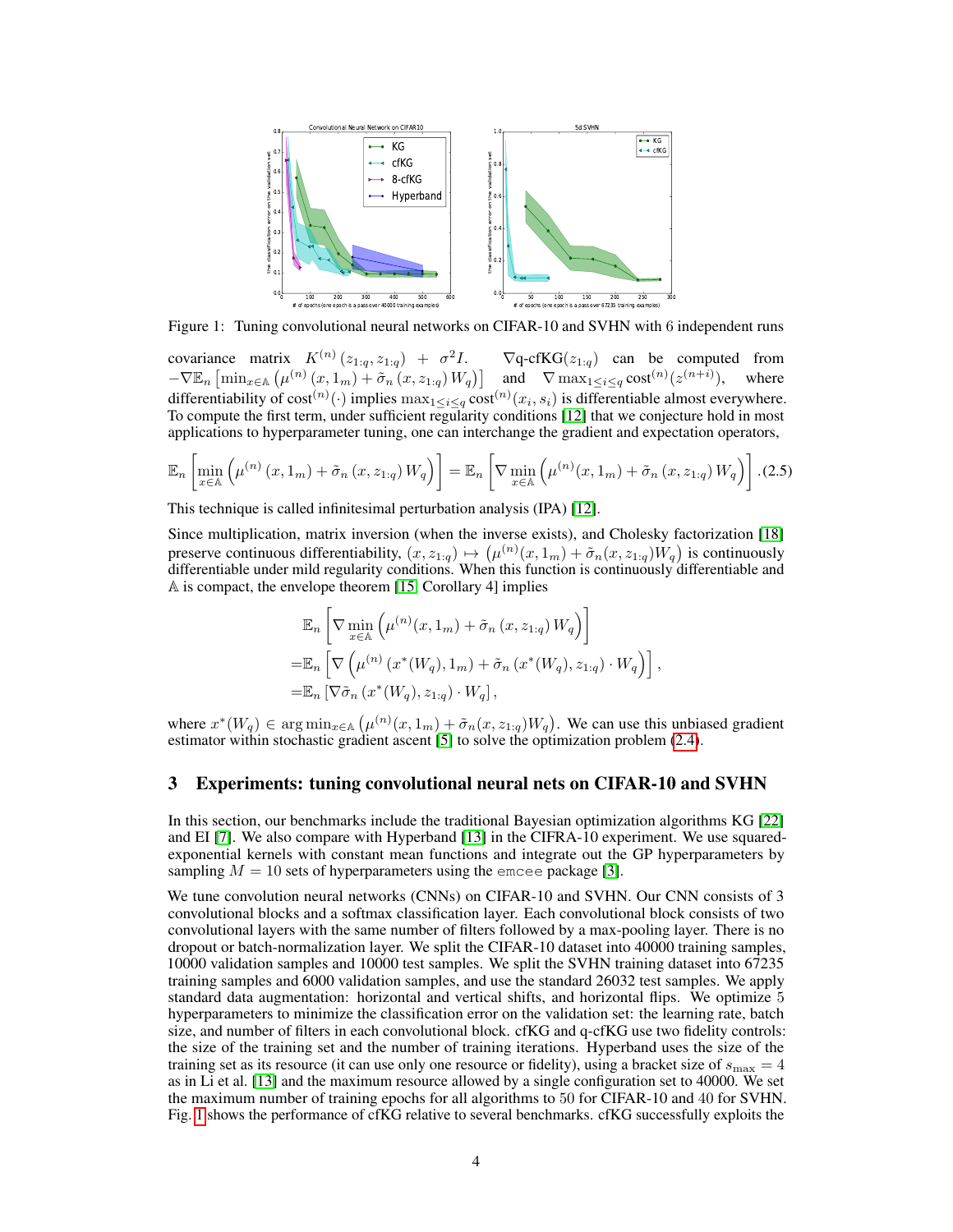cheap approximations and find a good solution much faster than KG and Hyperband. When we train using optimized hyperparameters on the full training dataset for 200 epochs, test data classification error is  $\sim 12\%$  for CIFAR-10 and  $\sim 5\%$  for SVHN.

# References

- <span id="page-4-2"></span>[1] J. Bergstra and Y. Bengio. Random search for hyper-parameter optimization. *Journal of Machine Learning Research*, 13(Feb):281–305, 2012.
- <span id="page-4-7"></span>[2] T. Domhan, J. T. Springenberg, and F. Hutter. Speeding up automatic hyperparameter optimization of deep neural networks by extrapolation of learning curves. In *IJCAI*, pages 3460–3468, 2015.
- <span id="page-4-17"></span>[3] D. Foreman-Mackey, D. W. Hogg, D. Lang, and J. Goodman. emcee: the mcmc hammer. *Publications of the Astronomical Society of the Pacific*, 125(925):306, 2013.
- <span id="page-4-10"></span>[4] P. Frazier, W. Powell, and S. Dayanik. The knowledge-gradient policy for correlated normal beliefs. *INFORMS journal on Computing*, 21(4):599–613, 2009.
- <span id="page-4-15"></span>[5] J. Harold, G. Kushner, and G. Yin. *Stochastic approximation and recursive algorithm and applications*. Springer, 2003.
- <span id="page-4-3"></span>[6] D. Huang, T. Allen, W. Notz, and R. Miller. Sequential kriging optimization using multiplefidelity evaluations. *Structural and Multidisciplinary Optimization*, 32(5):369–382, 2006.
- <span id="page-4-16"></span>[7] D. R. Jones, M. Schonlau, and W. J. Welch. Efficient global optimization of expensive black-box functions. *Journal of Global optimization*, 13(4):455–492, 1998.
- <span id="page-4-5"></span>[8] K. Kandasamy, G. Dasarathy, J. B. Oliva, J. Schneider, and B. Póczos. Gaussian process bandit optimisation with multi-fidelity evaluations. In *Advances in Neural Information Processing Systems*, pages 992–1000, 2016.
- <span id="page-4-9"></span>[9] K. Kandasamy, G. Dasarathy, J. Schneider, and B. Poczos. Multi-fidelity bayesian optimisation with continuous approximations. In *ICML*, 2017. Accepted for publication. ArXiv preprint 1703.06240.
- <span id="page-4-1"></span>[10] A. Klein, S. Falkner, S. Bartels, P. Hennig, and F. Hutter. Fast bayesian optimization of machine learning hyperparameters on large datasets. In *Artificial Intelligence and Statistics*, 2017. Accepted for publication. ArXiv preprint arXiv:1605.07079.
- <span id="page-4-4"></span>[11] R. Lam, D. Allaire, and K. Willcox. Multifidelity optimization using statistical surrogate modeling for non-hierarchical information sources. In *56th AIAA/ASCE/AHS/ASC Structures, Structural Dynamics, and Materials Conference*, page 0143, 2015.
- <span id="page-4-12"></span>[12] P. L'Ecuyer. A unified view of the IPA, SF, and LR gradient estimation techniques. *Management Science*, 36(11):1364–1383, 1990.
- <span id="page-4-0"></span>[13] L. Li, K. Jamieson, G. DeSalvo, A. Rostamizadeh, and A. Talwalkar. Hyperband: A novel bandit-based approach to hyperparameter optimization. *arXiv preprint arXiv:1603.06560*, 2016.
- <span id="page-4-8"></span>[14] M. McLeod, M. A. Osborne, and S. J. Roberts. Practical bayesian optimization for variable cost objectives. *arXiv preprint arXiv:1703.04335*, 2017.
- <span id="page-4-14"></span>[15] P. Milgrom and I. Segal. Envelope theorems for arbitrary choice sets. *Econometrica*, 70(2): 583–601, 2002.
- <span id="page-4-6"></span>[16] M. Poloczek, J. Wang, and P. I. Frazier. Multi-information source optimization. In *Advances in Neural Information Processing Systems*, 2017. Accepted for publication. ArXiv preprint 1603.00389.
- <span id="page-4-11"></span>[17] C. E. Rasmussen and C. K. I. Williams. *Gaussian Processes for Machine Learning*. MIT Press, 2006. ISBN ISBN 0-262-18253-X.
- <span id="page-4-13"></span>[18] S. P. Smith. Differentiation of the cholesky algorithm. *Journal of Computational and Graphical Statistics*, 4(2):134 – 147, 1995.